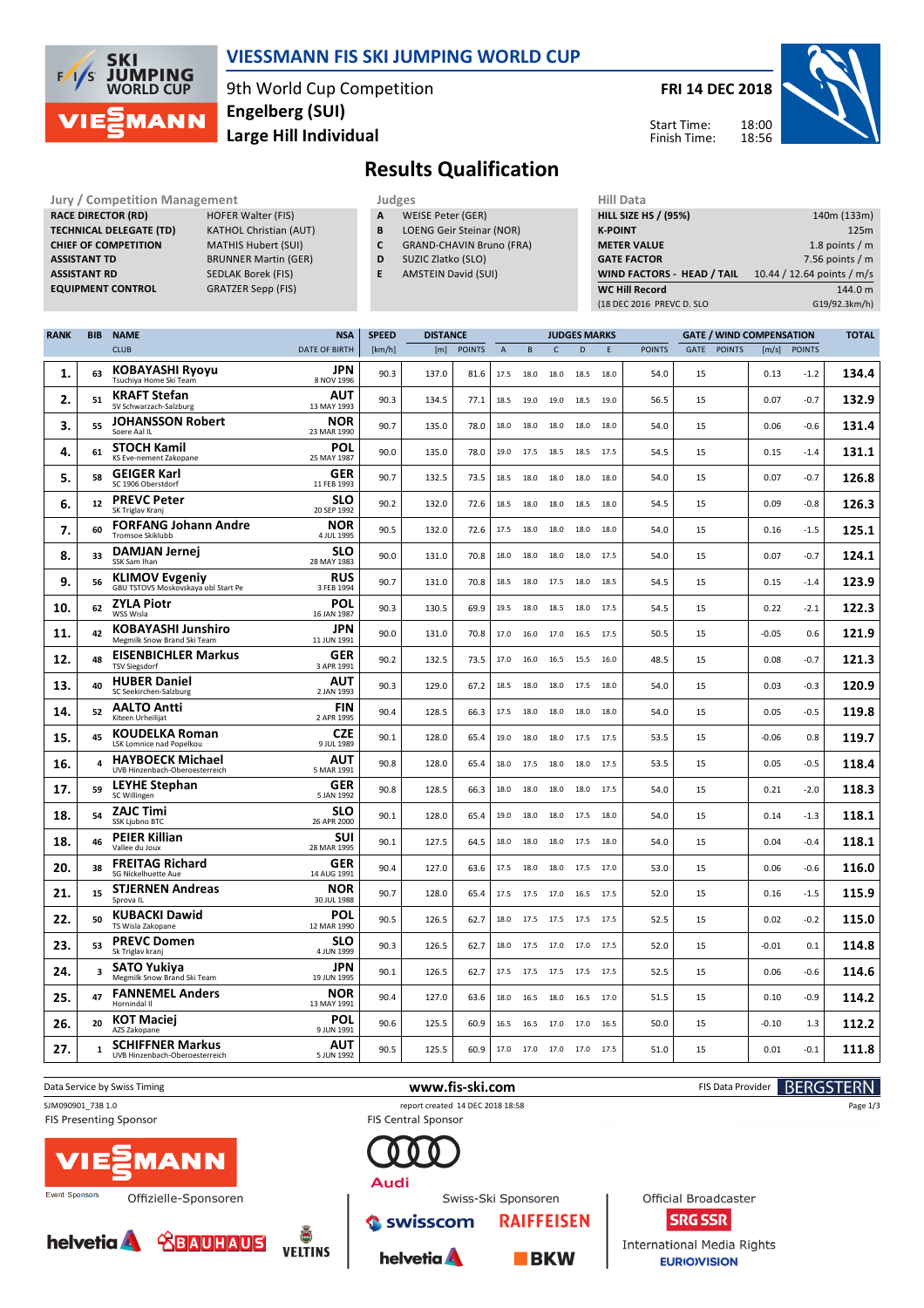

### **VIESSMANN FIS SKI JUMPING WORLD CUP**

9th World Cup Competition **Large Hill Individual Engelberg (SUI)**

**FRI 14 DEC 2018**

Start Time: Finish Time:



## **Results Qualification**

| <b>RANK</b>                 | BIB            | <b>NAME</b>                                                        | <b>NSA</b>                              | <b>SPEED</b> | <b>DISTANCE</b> |               |                |      | <b>JUDGES MARKS</b> |                              |      |               |      |               | <b>GATE / WIND COMPENSATION</b> |              | <b>TOTAL</b> |
|-----------------------------|----------------|--------------------------------------------------------------------|-----------------------------------------|--------------|-----------------|---------------|----------------|------|---------------------|------------------------------|------|---------------|------|---------------|---------------------------------|--------------|--------------|
|                             |                | <b>CLUB</b>                                                        | DATE OF BIRTH                           | [km/h]       | [m]             | <b>POINTS</b> | $\overline{A}$ | B    | c                   | D                            | E.   | <b>POINTS</b> | GATE | <b>POINTS</b> |                                 | [m/s] POINTS |              |
| 28.                         | 41             | <b>FETTNER Manuel</b><br>SV Innsbruck-Bergisel-Tirol               | AUT<br>17 JUN 1985                      | 90.6         | 123.0           | 56.4          | 18.0           |      | 17.0 17.5 17.5      |                              | 16.5 | 52.0          | 15   |               | $-0.13$                         | 1.6          | 110.0        |
| 29.                         | 57             | <b>WELLINGER Andreas</b><br>Sc Ruhpolding                          | GER<br>28 AUG 1995                      | 90.8         | 123.5           | 57.3          | 18.5           | 17.5 | 18.0                | 17.5                         | 17.5 | 53.0          | 15   |               | 0.10                            | -0.9         | 109.4        |
| 30.                         | 35             | <b>NAKAMURA Naoki</b><br>Tokai Univ.                               | JPN<br>19 SEP 1996                      | 90.0         | 123.5           | 57.3          | 18.0           | 17.0 | 18.0                | 17.0                         | 17.0 | 52.0          | 15   |               | 0.01                            | $-0.1$       | 109.2        |
| 31.                         | 34             | <b>HULA Stefan</b><br>KS Eve-nement Zakopane                       | POL<br>29 SEP 1986                      | 90.5         | 123.5           | 57.3          | 17.5           | 17.0 | 18.0                | 17.5                         | 17.0 | 52.0          | 15   |               | 0.05                            | $-0.5$       | 108.8        |
| 32.                         | 49             | ZOGRAFSKI Vladimir<br><b>NSA</b>                                   | BUL<br>14 JUL 1993                      | 89.6         | 123.0           | 56.4          | 17.0           | 17.0 | 17.0 17.5           |                              | 17.0 | 51.0          | 15   |               | 0.01                            | $-0.1$       | 107.3        |
| 32.                         | 14             | <b>AMMANN Simon</b><br>SSC Toggenburg                              | SUI<br>25 JUN 1981                      | 90.2         | 124.5           | 59.1          | 16.5           | 16.0 | 16.0                | 16.0                         | 17.5 | 48.5          | 15   |               | 0.03                            | $-0.3$       | 107.3        |
| 34.                         | 39             | <b>GRANERUD Halvor Egner</b><br>Asker Skiklubb                     | NOR<br>29 MAY 1996                      | 90.4         | 123.5           | 57.3          | 18.0           | 17.0 | 17.0                | 17.0                         | 17.0 | 51.0          | 15   |               | 0.14                            | $-1.3$       | 107.0        |
| 35.                         | 37             | <b>POLASEK Viktor</b><br>Sk Nove mesto na morave                   | <b>CZE</b><br>18 JUL 1997               | 90.0         | 123.5           | 57.3          | 17.5           | 17.0 | 16.0                | 16.5                         | 16.5 | 50.0          | 15   |               | 0.05                            | $-0.5$       | 106.8        |
| 36.                         | 25             | <b>AIGNER Clemens</b><br>SV Innsbruck-Bergisel-Tirol               | AUT<br>2 FEB 1993                       | 90.6         | 123.0           | 56.4          | 17.0           | 17.0 | 16.0                | 16.5                         | 16.5 | 50.0          | 15   |               | 0.03                            | $-0.3$       | 106.1        |
| 37.                         | 17             | <b>SCHULER Andreas</b><br>Einsiedeln                               | <b>SUI</b><br>30 DEC 1995               | 90.3         | 122.0           | 54.6          | 18.0           | 17.0 | 17.0                | 17.0                         | 17.0 | 51.0          | 15   |               | 0.10                            | $-0.9$       | 104.7        |
| 38.                         | 13             | <b>LINDVIK Marius</b><br>Raelingen Skiklubb                        | NOR<br>27 JUN 1998                      | 90.2         | 122.0           | 54.6          | 17.5           | 17.0 | 17.0                | 16.5                         | 16.5 | 50.5          | 15   |               | 0.06                            | $-0.6$       | 104.5        |
| 39.                         | 36             | <b>SIEGEL David</b><br>SV Baiersbronn                              | GER<br>28 AUG 1996                      | 90.0         | 122.5           | 55.5          | 17.5           | 17.0 | 16.5                | 16.5                         | 17.0 | 50.5          | 15   |               | 0.18                            | $-1.7$       | 104.3        |
| 40.                         | 27             | <b>FREUND Severin</b><br>WSV DJK Rastbuechl                        | GER<br>11 MAY 1988                      | 90.6         | 121.0           | 52.8          | 19.0           | 17.5 | 17.5                | 17.5                         | 17.5 | 52.5          | 15   |               | 0.15                            | $-1.4$       | 103.9        |
| 41.                         | 22             | <b>BOYD-CLOWES Mackenzie</b><br>Altius Nordic Ski Club             | <b>CAN</b><br>13 JUL 1991               | 90.5         | 120.0           | 51.0          | 17.0           | 17.0 | 17.0 17.5           |                              | 17.0 | 51.0          | 15   |               | $-0.04$                         | 0.5          | 102.5        |
| 42.                         | 44             | <b>LANISEK Anze</b><br><b>Ssk Menges</b>                           | <b>SLO</b><br>20 APR 1996               | 90.0         | 120.0           | 51.0          | 18.5           | 17.5 | 17.5 17.0           |                              | 17.0 | 52.0          | 15   |               | 0.06                            | $-0.6$       | 102.4        |
| 43.                         | 26             | <b>ITO Daiki</b><br>Megmilk Snow Brand Ski Team                    | JPN<br>27 DEC 1985                      | 90.5         | 121.0           | 52.8          | 17.5           | 17.0 | 16.5                | 17.0                         | 16.5 | 50.5          | 15   |               | 0.11                            | $-1.0$       | 102.3        |
| 44.                         | 24             | <b>INSAM Alex</b><br><b>GS FIAMME ORO</b>                          | ITA<br>19 DEC 1997                      | 90.4         | 120.5           | 51.9          | 16.5           | 17.0 | 16.5                | 17.0                         | 16.5 | 50.0          | 15   |               | 0.09                            | $-0.8$       | 101.1        |
| 45.                         | 21             | <b>DESCHWANDEN Gregor</b><br>Horw                                  | SUI<br>27 FEB 1991                      | 90.3         | 119.0           | 49.2          | 17.0           | 17.0 | 17.0                | 17.0                         | 17.0 | 51.0          | 15   |               | $-0.05$                         | 0.6          | 100.8        |
| 46.                         |                | KASAI Noriaki<br>Tsuchiya Home Ski Team                            | JPN<br>6 JUN 1972                       | 90.0         | 119.0           | 49.2          | 17.0           | 17.0 | 17.0 17.0           |                              | 16.5 | 51.0          | 15   |               | 0.02                            | $-0.2$       | 100.0        |
| 47.                         | 43             | WOLNY Jakub<br>LKS Klimczok Bystra                                 | POL<br>15 MAY 1995                      | 90.3         | 118.0           | 47.4          | 17.5           | 16.5 | 17.5 17.0           |                              | 17.0 | 51.5          | 15   |               | $-0.04$                         | 0.5          | 99.4         |
| 48.                         | 32             | <b>BICKNER Kevin</b><br>Norge Ski Club                             | USA<br>23 SEP 1996                      | 90.3         | 119.0           | 49.2          | 17.0           | 16.5 | 16.5 16.5           |                              | 16.5 | 49.5          | 15   |               | $-0.02$                         | 0.3          | 99.0         |
| 49.                         | 31             | <b>MOGEL Zak</b><br>Ssk Liubno btc                                 | <b>SLO</b><br>2 MAR 2001                | 90.3         | 119.0           | 49.2          | 17.0           | 15.0 | 16.0                | 16.5                         | 16.0 | 48.5          | 15   |               | 0.07                            | $-0.7$       | 97.0         |
| 49.                         | 6              | <b>LEAROYD Jonathan</b><br>Courchevel                              | <b>FRA</b><br>3 NOV 2000                | 90.4         | 117.5           | 46.5          | 17.0           |      | 16.5 17.0 17.0      |                              | 17.0 | 51.0          | 15   |               | 0.05                            | $-0.5$       | 97.0         |
|                             |                |                                                                    |                                         |              |                 |               |                |      |                     |                              |      |               |      |               |                                 |              |              |
| <b>Not Qualified</b><br>51. | 23             | <b>TROFIMOV Roman Sergeevich</b>                                   | <b>RUS</b>                              | 89.9         | 118.0           | 47.4          | 15.5           |      | 16.0 16.5 17.0      |                              | 16.5 | 49.0          | 15   |               | 0.01                            | $-0.1$       | 96.3         |
| 52.                         | 29             | Sdushor CSP N. Novgorod<br><b>HLAVA Lukas</b>                      | 19 NOV 1989<br><b>CZE</b>               | 90.0         | 117.0           | 45.6          |                |      |                     | 16.5 17.0 16.5 17.5 17.0     |      | 50.5          | 15   |               | $-0.01$                         | 0.1          | 96.2         |
| 53.                         | 19             | TJ Dukla Liberec<br><b>KOZISEK Cestmir</b>                         | 10 SEP 1984<br><b>CZE</b>               | 90.6         | 117.0           | 45.6          |                |      |                     | 17.5 16.0 16.5 16.0 16.0     |      | 48.5          | 15   |               | $-0.03$                         | 0.4          | 94.5         |
| 54.                         | $\overline{2}$ | LSK Lomnice nad Popelkou<br><b>NAGLIC Tomaz</b><br>SSK Alpina Ziri | 9 NOV 1991<br><b>SLO</b><br>18 JUL 1989 | 89.7         | 114.5           | 41.1          |                |      |                     | 15.0  16.5  16.0  16.0  16.5 |      | 48.5          | 15   |               | 0.07                            | $-0.7$       | 88.9         |
| 55.                         | 18             | MAATTA Jarkko<br>Kainuun Hiihtoseura                               | <b>FIN</b><br>28 DEC 1994               | 90.4         | 113.5           | 39.3          |                |      |                     | 17.0  16.5  17.0  16.5  16.5 |      | 50.0          | 15   |               | 0.13                            | $-1.2$       | 88.1         |
| 56.                         | 11             | <b>CHOI Seou</b><br>High1 Resort                                   | KOR<br>3 DEC 1982                       | 89.1         | 113.0           | 38.4          |                |      |                     | 17.0  16.5  17.0  16.5  16.0 |      | 50.0          | 15   |               | 0.09                            | $-0.8$       | 87.6         |
| 57.                         | 10             | <b>NOMME Martti</b><br>Andsumae Skiclub                            | EST<br>7 AUG 1993                       | 89.8         | 110.5           | 33.9          |                |      |                     | 17.0  15.5  16.5  16.5  15.5 |      | 48.5          | 15   |               | 0.02                            | $-0.2$       | 82.2         |
| 58.                         | 5              | <b>MUMINOV Sabirzhan</b><br>Almaty                                 | KAZ<br>16 APR 1994                      | 90.0         | 104.0           | 22.2          |                |      |                     | 16.5 15.5 16.0 15.5 16.0     |      | 47.5          | 15   |               | $-0.05$                         | 0.6          | 70.3         |
|                             |                |                                                                    |                                         |              |                 |               |                |      |                     |                              |      |               |      |               |                                 |              |              |